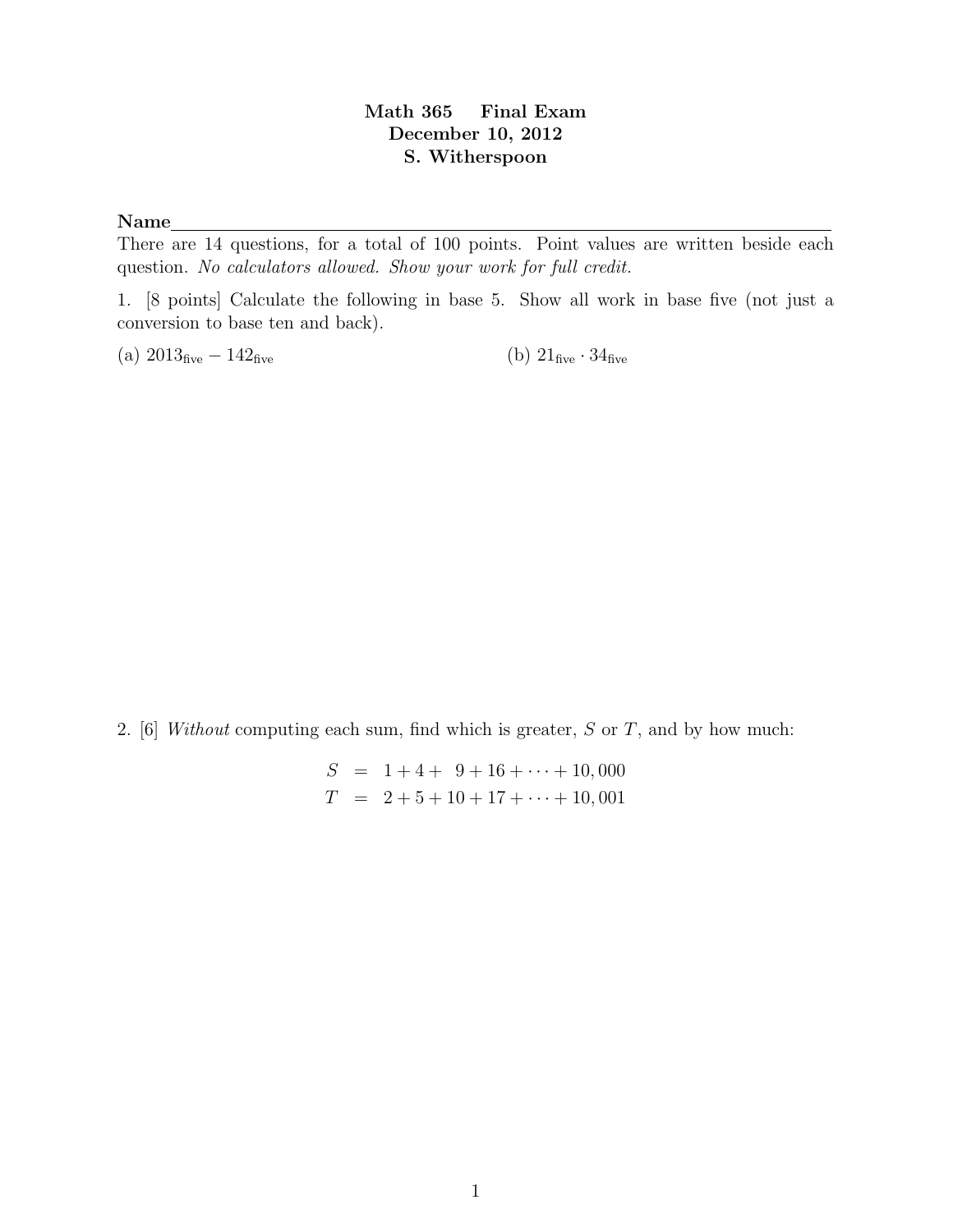3. [8] Consider the following proposition about all whole numbers  $n$ .

 $p:$  If n is a multiple of 4, then n is even.

(a) Is  $p$  true? If not, give a counterexample.

(b) State the converse of p. Is it true? If not, give a counterexample.

4. [6] How many one-to-one correspondences are there between the sets {1, 2, 3, 4, 5, 6} and  $\{a, b, c, d, e, f\}$  if in each correspondence, each multiple of 3 must correspond to a vowel?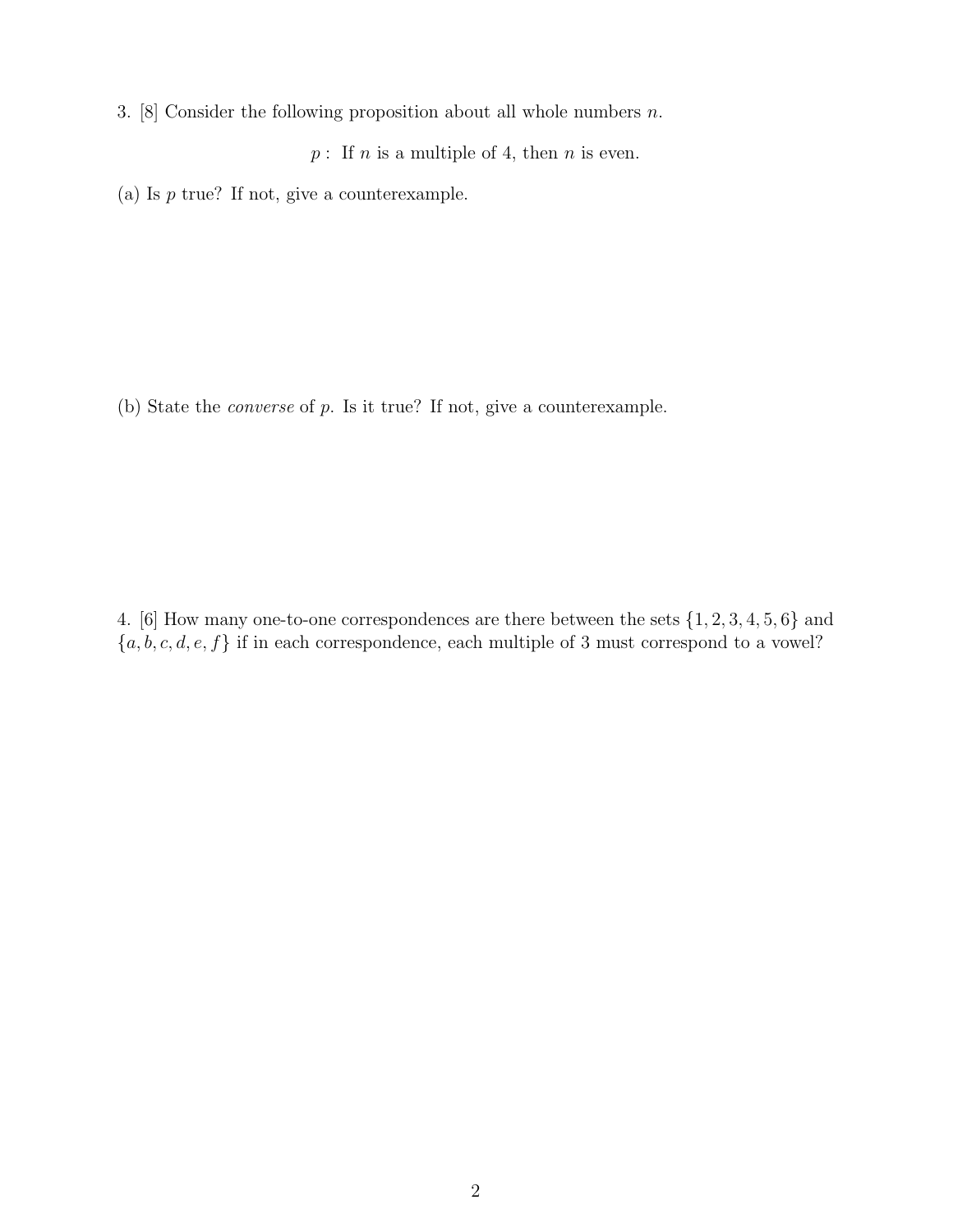5. [6] Find a digit to fill in the blank, if possible, so that the number

 $613$  —  $6$ 

is divisible by

- (a) 4
- (b) 9
- (c) 11

6. [8] Write each of the following in simplest form:

| (a) $6^{-5} \cdot 6^7 \div 2^3$ | (b) $3\frac{1}{3} \div \frac{2}{9}$ |  |
|---------------------------------|-------------------------------------|--|
|---------------------------------|-------------------------------------|--|

7. [7] Which of the following are rational numbers? Circle all those that are.

$$
\frac{2}{5}
$$
  $\frac{10}{21}$  3.14  $\pi$   $\sqrt{96}$   $\sqrt{196}$   $\frac{\sqrt{2}}{2} - \frac{1}{\sqrt{2}}$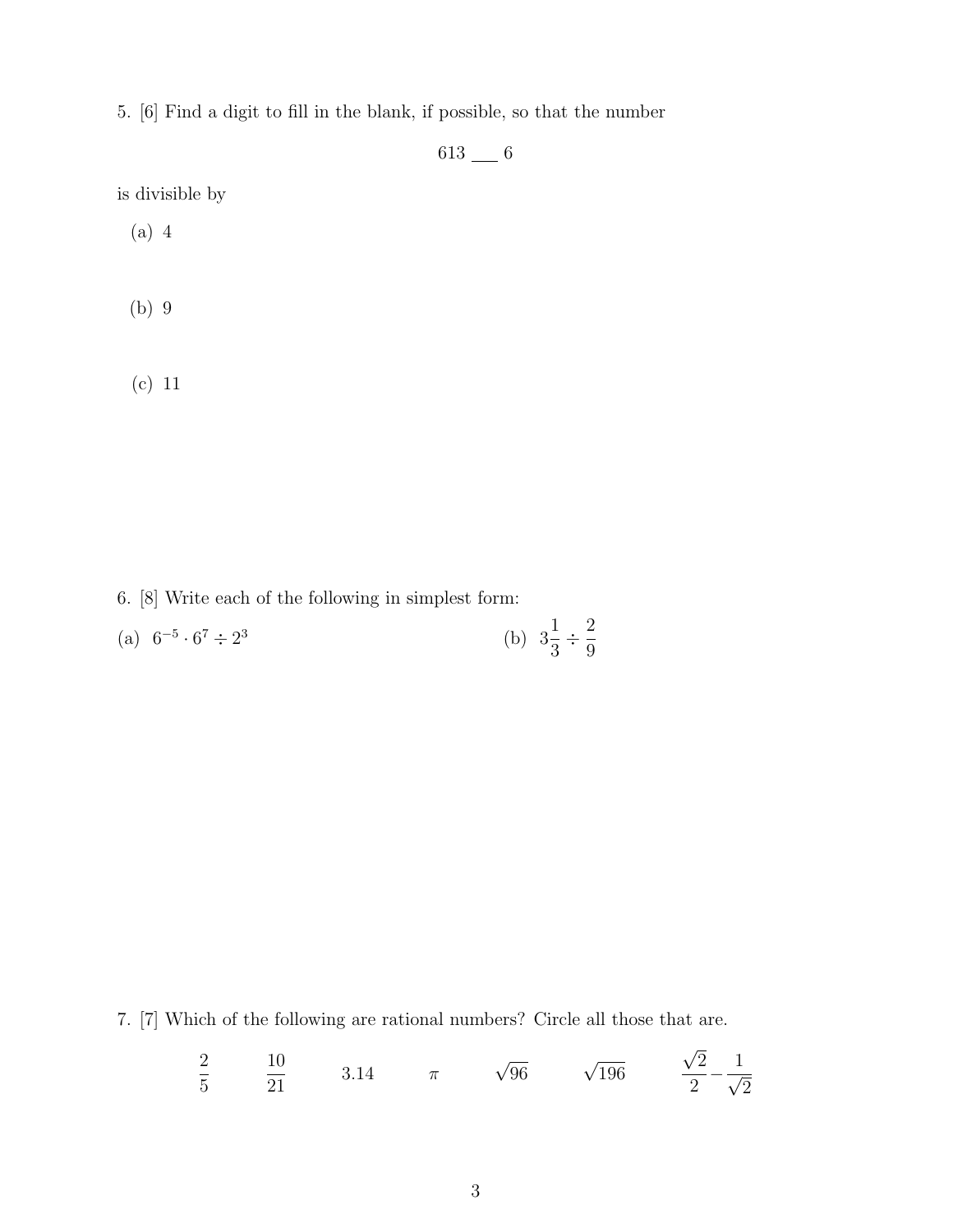8. [10] Convert the following repeating decimal to a fraction (you need not simplify):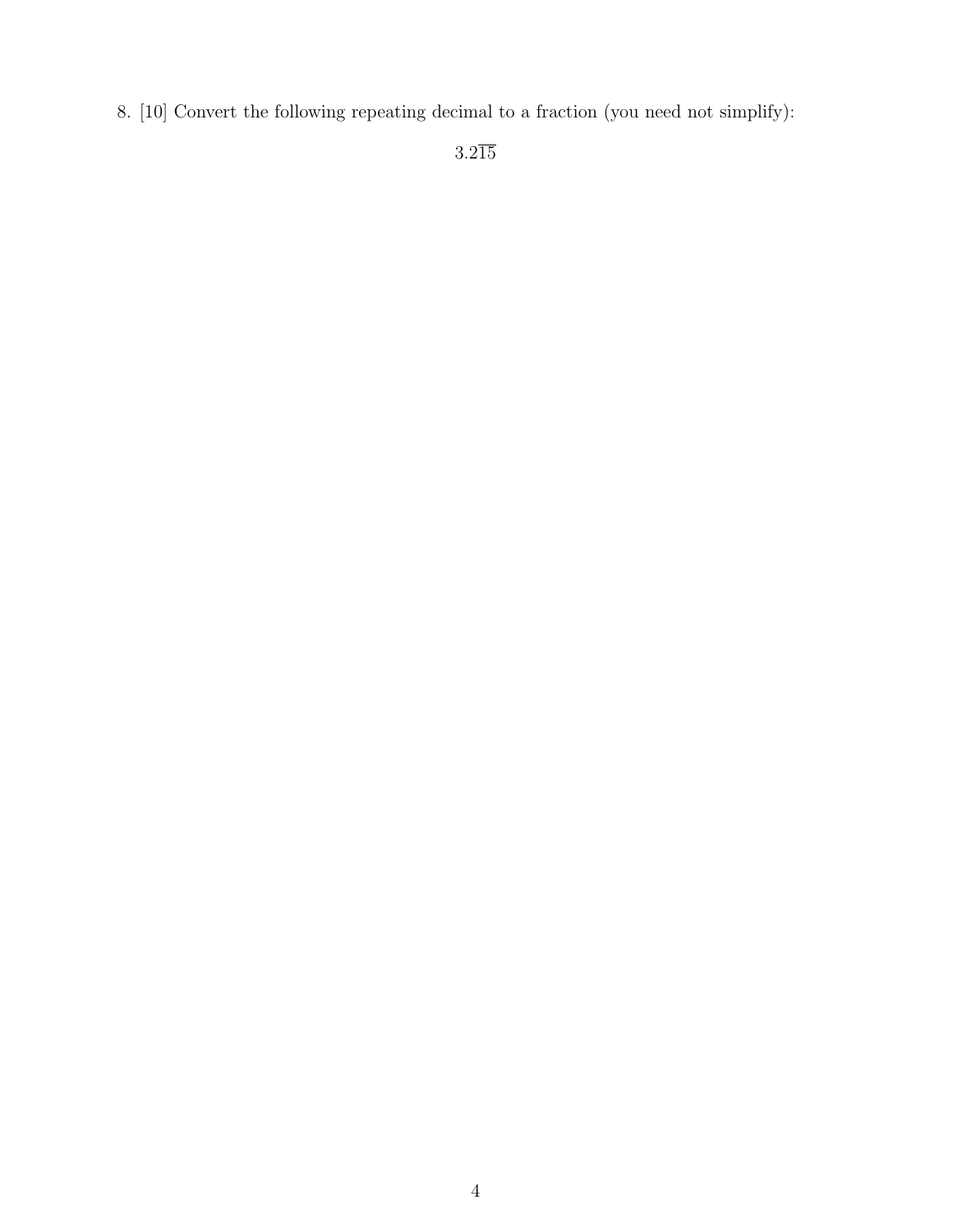- 9. [6] Eighteen-karat gold contains 18 parts gold and 6 parts other metals. If a ring contains
- 12 parts gold and 3 parts other metals, is it 18-karat gold? Justify your answer.

10. [6] Find the sum  $1 + \frac{1}{4}$ 4  $+$ 1 16  $+$ 1 64  $+ \cdots$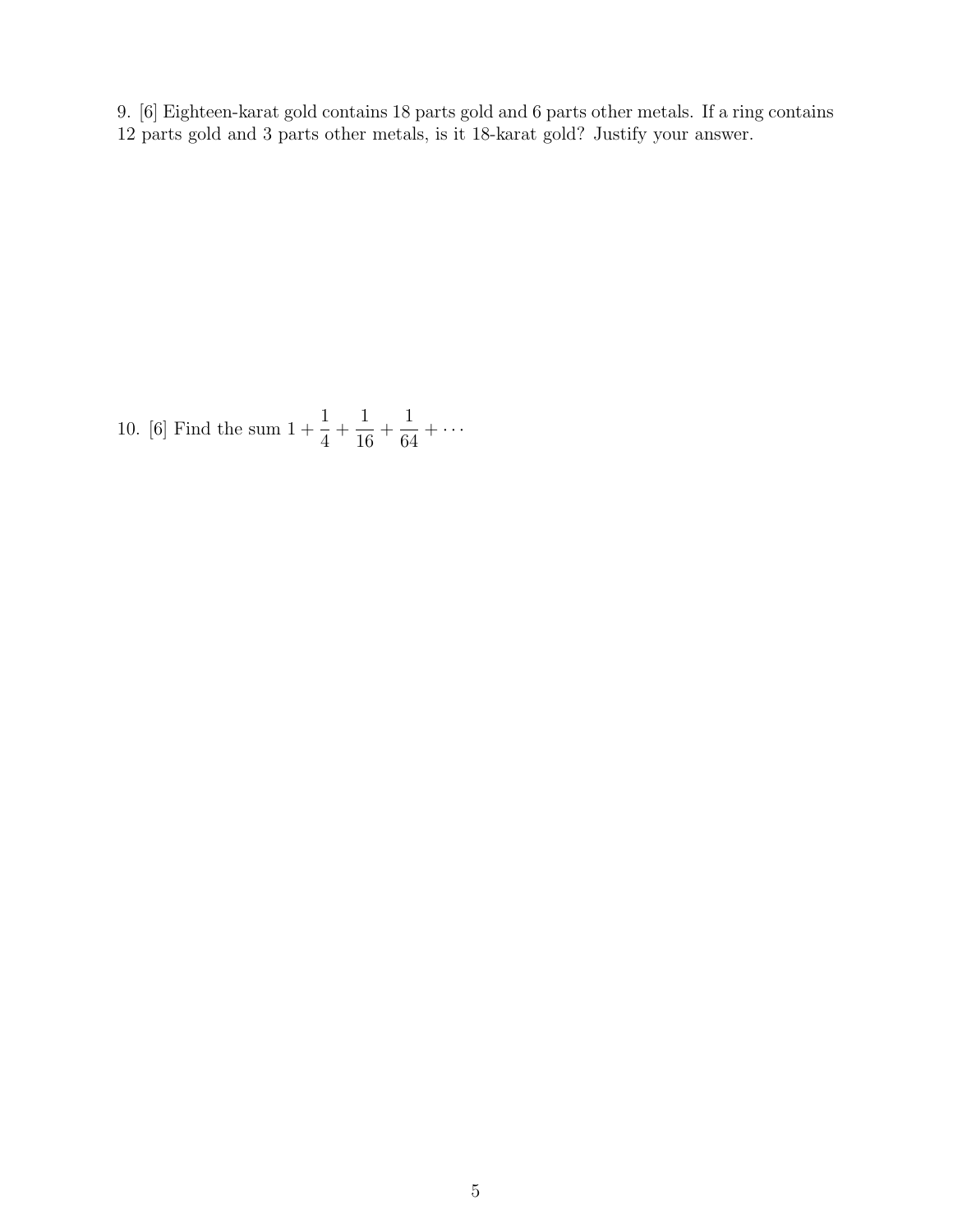11. [10] In an arithmetic sequence, the sum of the 11th and 21st terms is 94. The 21st term minus the 11th term is 30. Find the first term of the sequence.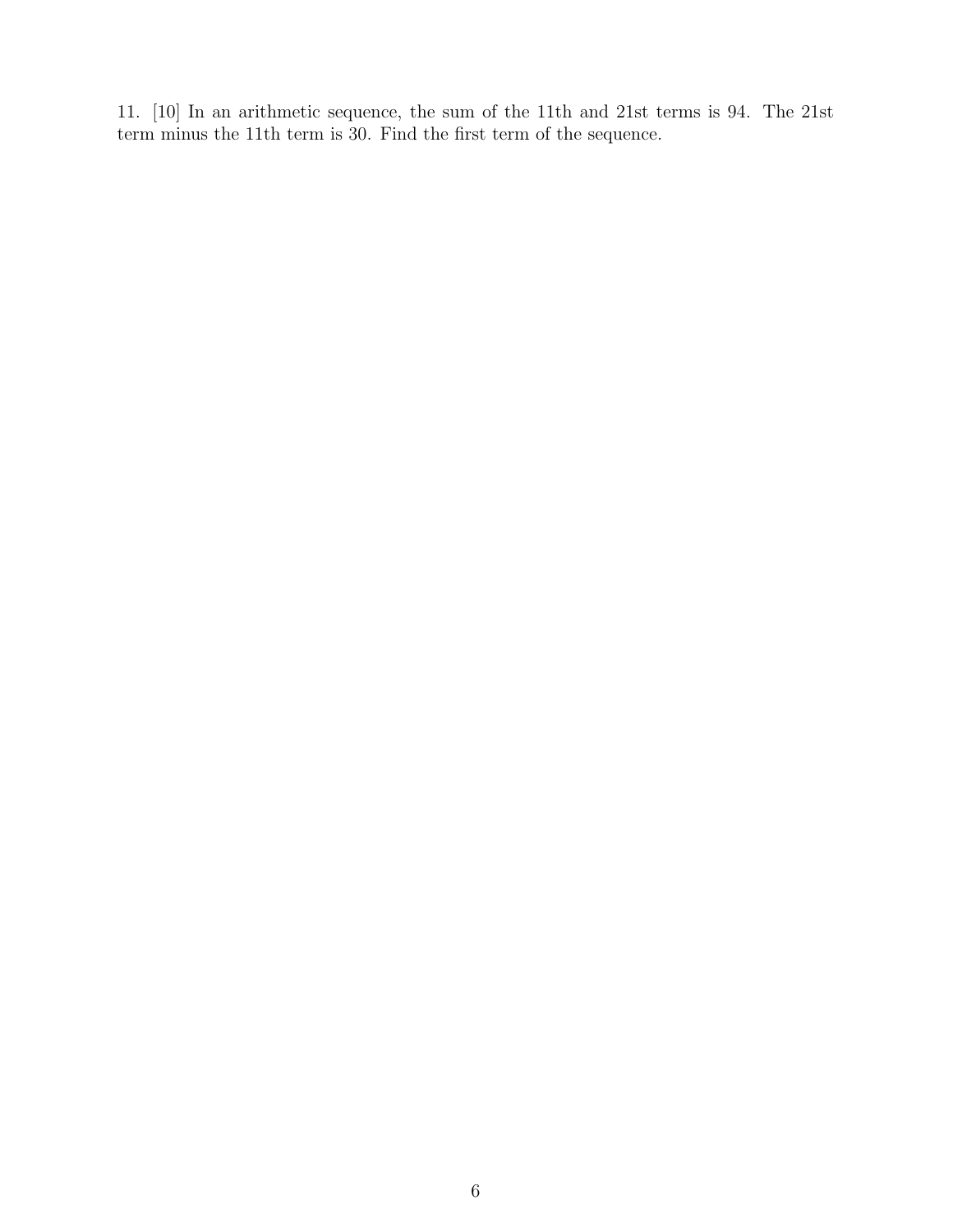12. [6] For a particular event, 250 tickets were sold, for a total of \$1,500. If students paid \$5 per ticket and nonstudents paid \$10 per ticket, how many student tickets were sold?

13. [6] For each of the following sequences (either arithmetic or geometric), find a function  $f(n)$  whose domain is the set of natural numbers, and whose outputs are the terms of the sequence.

(a) 
$$
\frac{1}{3}
$$
,  $\frac{1}{9}$ ,  $\frac{1}{27}$ ,  $\frac{1}{81}$ , ...

(b) 10, 3,  $-4$ ,  $-11$ , ...